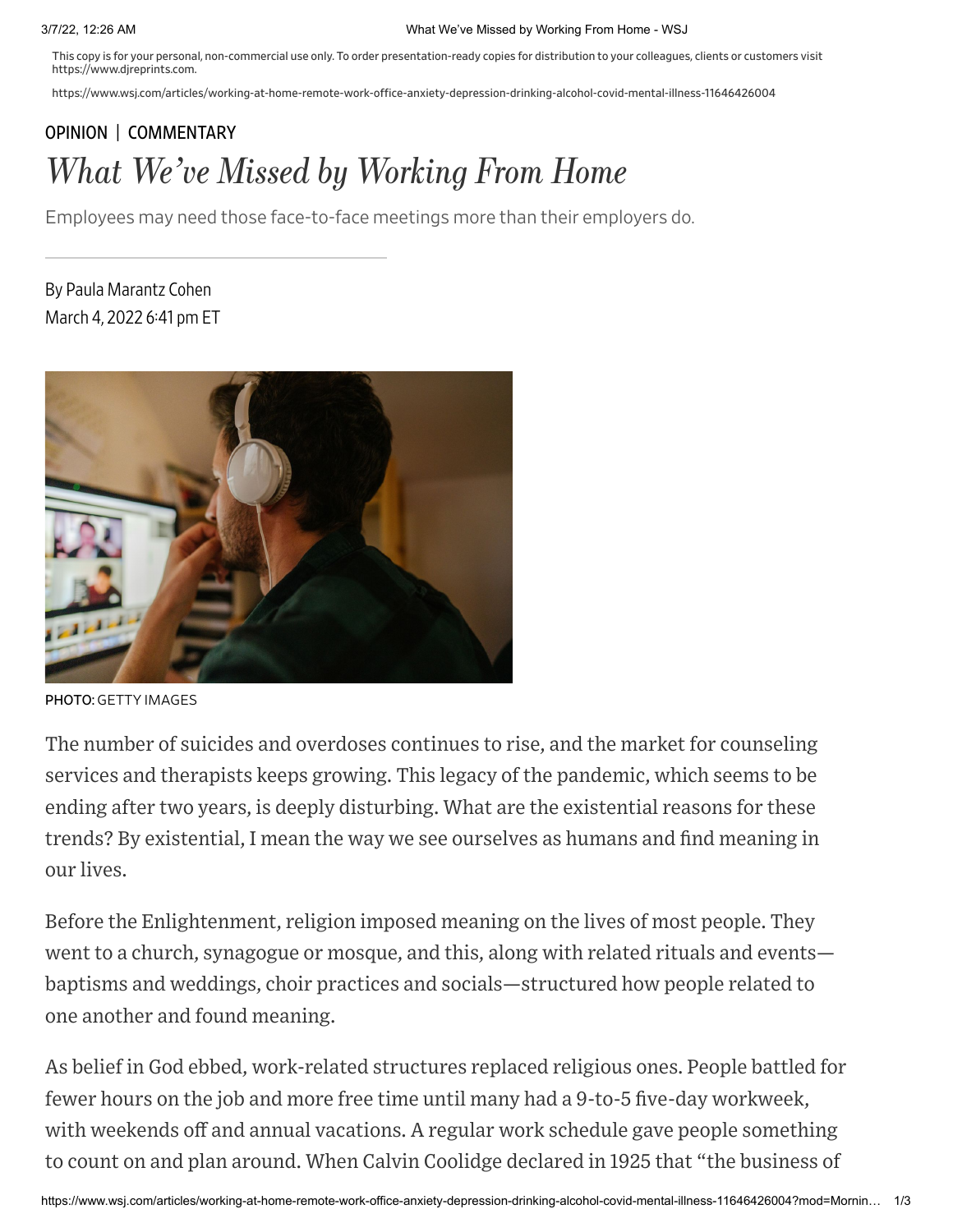## 3/7/22, 12:26 AM What We've Missed by Working From Home - WSJ

America is business," he was lauding the importance of productive work in American society but also, indirectly, how work gave structure and meaning to life.

For knowledge workers in particular, the pandemic called this idea into question. What is the existential result of being confined at home working on a computer? What does it mean to live in a world where workers can move back and forth between studying a spreadsheet and doing laundry or emailing a supervisor and watching an episode of "Curb Your Enthusiasm"?

Before the pandemic, the internet already had made the lives of many workers more fluid, but the virus brought this to another level. It has made people more responsible for the structure—or lack of structure—in their work. This is empowering in some ways, but it also can cause confusion and anomie. Many workers no longer have a clear demarcation between work and leisure and have lost the accidental elements that connected them to one another. Too much control over when and how we work isolates and limits opportunities for relaxation and creativity.

For many white-collar workers, the pandemic has raised the question of what is essential in the work they do and what is merely done for the sake of appearance. For some, the entire reason for having a job has crumbled, causing the so-called great resignation. But most workers simply have reassessed the value of the workplace. How much travel is really necessary to serve a client? How many staff meetings can happen online? How many days, if any, do we actually need to be in the office? In a society increasingly dominated by data, face-to-face interaction seems too negligible a variable to factor in. Yet the alcohol consumption, short tempers, and general malaise of many Americans suggest that something is deeply wrong. The World Health Organization has reported a 25% increase in anxiety and depression world-wide, and a 2021 Census Bureau survey found that 30% of American adults suffered from anxiety or depression symptoms.

The in-person meetings may not matter, but the chitchat, lunches and happy hours do. Even the commute that we griped about had the value of keeping us in touch with our cities. We need to figure out how to maintain these structures before we throw out all our pre-pandemic work habits and hunker down in our home offices.

Meeting with other people, seeing their facial expressions and gestures, noticing what they eat for lunch, confiding our frustrations and celebrating our triumphs, taking in the familiar sights of our cities and towns—all this helps to clarify our position in the world. Covid has isolated us from this world, but it also has slowed us down and forced us to